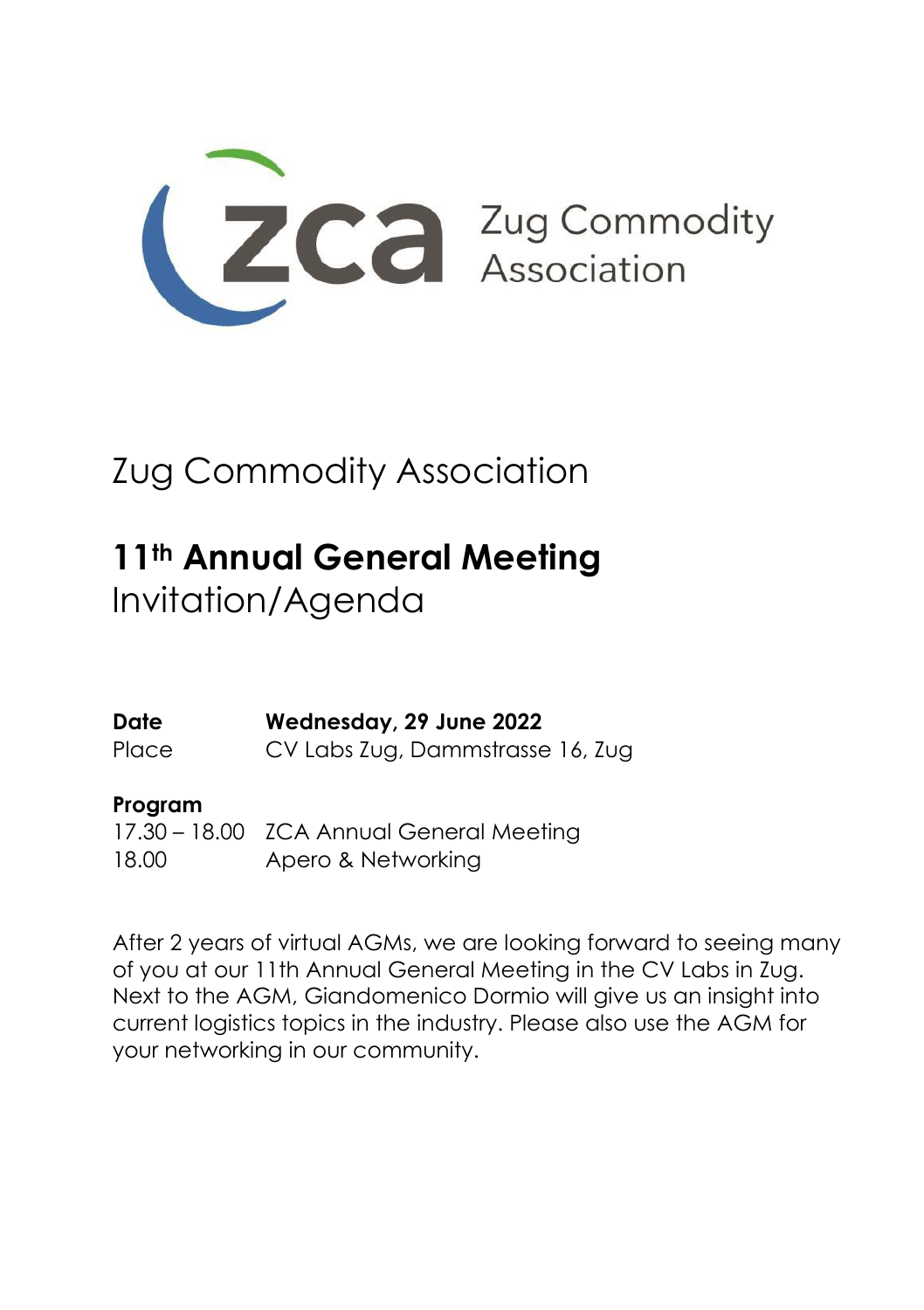# **Agenda items and proposals by the Board**

- **1. Opening of the General Assembly of the Members / Approval of the Minutes of the last General Assembly** *Motion by the Executive Board: Approve*
- **2. Approval of the Annual Report 2021 by the Chairman** *Motion by the Executive Board: Approve*
- **3. Approval of the Financial Statements for 2021** *Motion by the Executive Board: Approve*
- **4. Report of the Statutory Auditor for 2021** *Motion by the Executive Board: Approve*
- **5. Discharge of the members of the Board and the Executive Committee as well as the Statutory Auditor** *Motion by the Executive Board: Granting discharge to all members of the Board, the Executive Committee as well as the Statutory Auditor*
- **6. Membership Fee** *Motion by the Executive Board: Approve*
- **7. Proposed Budget for 2022** *Motion by the Executive Board: Approve*

### **8. Election of the members of the Executive Board**

*Motion by the Executive Board: Elect Martin Fasser (as President of the Executive Board), Giandomenico Dormio (Vice President of the Executive Board) Ashwath Mehra (Vice President of the Executive Board), Yasmina Rauber (General Secretary), Philip Edmonds, Irina Limonova, Bryce McFerran, Patrick Nützi, Margarita Zvezda, Steve Hodgson*